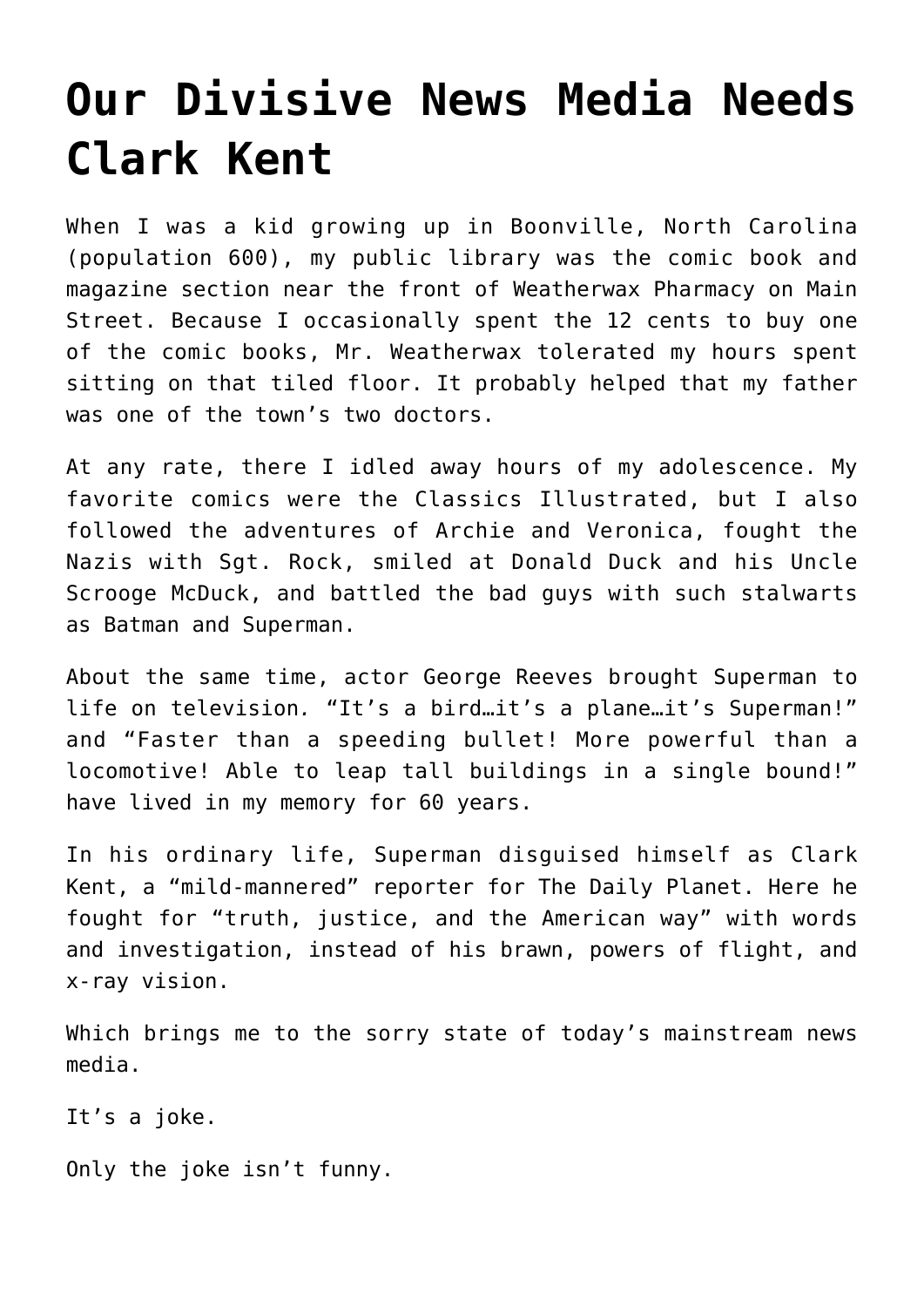In conjunction with the Knight Foundation, a 2018 Gallup poll [found](https://www.knightfoundation.org/reports/indicators-of-news-media-trust) that American trust in its news media is in the dumpster.

*Consistent with the trend toward declining trust, 69% of U.S. adults in the current survey say their trust in the news media has decreased in the past decade. Just 4% say their trust has increased, while 26% indicate their trust has not changed.*

*Republicans (94%) and political conservatives (95%) are nearly unanimous in saying their trust in the media has decreased in the past decade. However, declining trust is not just confined to the political right — 75% of independents and 66% of moderates indicate they are less trusting than they were 10 years ago.*

*U.S. adults on the left of the political spectrum are less likely to say they have lost trust in the media, but at least four in 10 Democrats (42%) and liberals (46%) say they have done so. Democrats and liberals are about as likely to say their trust in the media has not changed as to say it has decreased.*

Gallup conducted this poll just over a year ago. If administered today, we may safely wager the numbers would be even worse.

Those multitudes who have lost faith in the news media or abandoned it altogether cite as their reasons slanted news, rampant bias, inaccurate and irresponsible reporting, sensationalism, and a lack of transparency, meaning a failure to produce hard evidence in news reports.

Some fault Donald Trump for this decline, pointing to his attacks on "fake news" as the cause of their demise in the eyes of their fellow Americans.